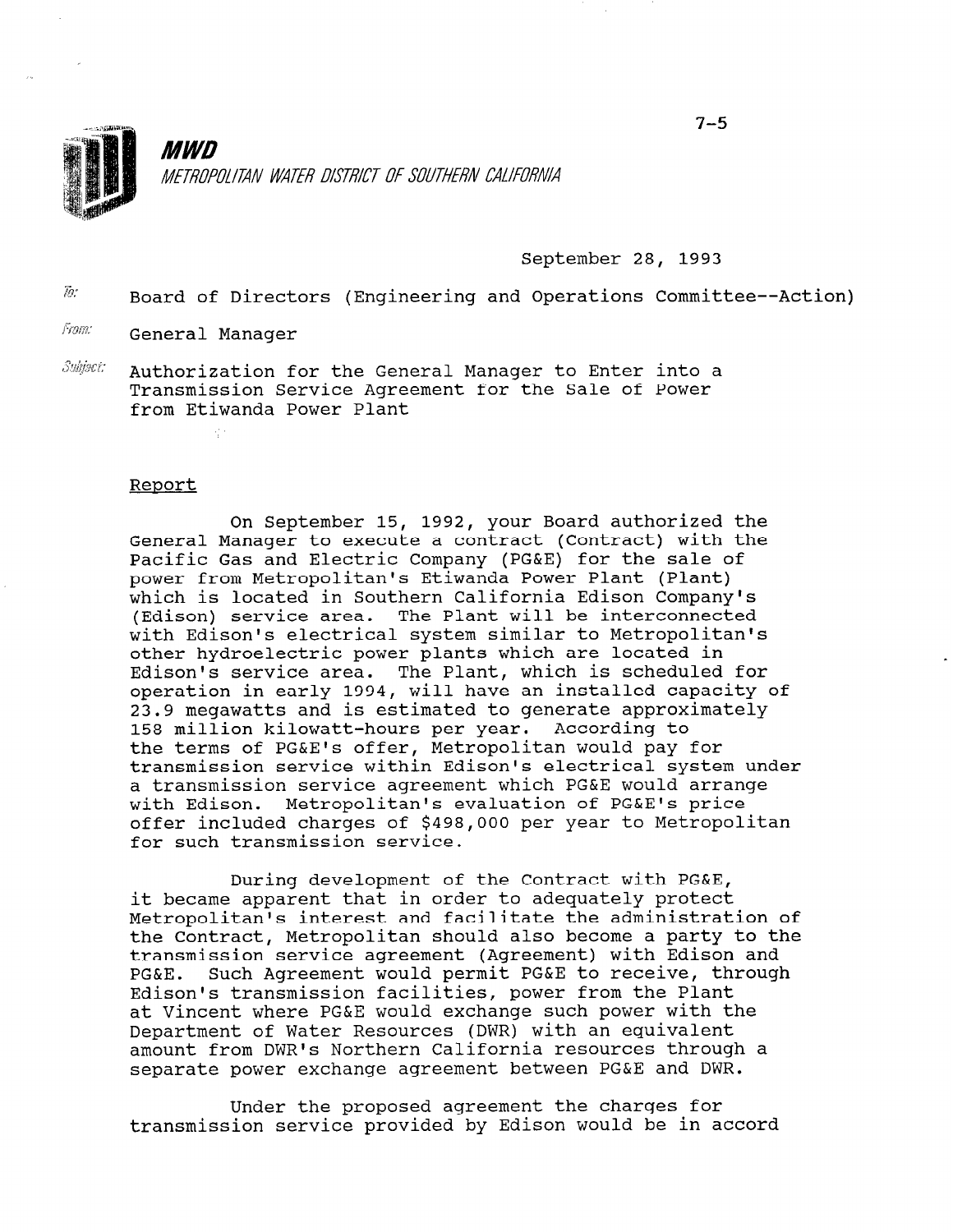with Edison's standard practices and procedures and would initially equal the following:

| Firm Transmission Service                               | \$772 per megawatt per month                                                                                      |
|---------------------------------------------------------|-------------------------------------------------------------------------------------------------------------------|
| Interruptible Transmission<br>Service                   | \$1.06 per meqawatt-hour                                                                                          |
| Scheduling and Dispatching<br>Firm Transmission Service | $$43.20$ per day                                                                                                  |
| Interruptible Transmission<br>Service and Return Losses | $$21.60$ per day                                                                                                  |
| Requlation Service                                      | Purchase - 115 percent of<br>Edison's Incremental Cost<br>or<br>Sale - 85 percent of<br>Edison's Incremental Cost |

Transmission Loss 2.73 percent

Such charges would be subject to further changes as authorized by the California Public Utilities Commission and/or the Federal Energy Regulatory Commission, as appropriate. The initial charges are collectively estimated at \$419,000 per year or the equivalent of 2.65 mills per kilowatt-hour of production from the Plant which is slightly less than the charge used in the original evaluation of PG&E's offer.

The Agreement would become effective upon execution by the three parties and the terms will continue in effect for twenty years provided that it will be coexisting with the Contract between Metropolitan and PG&E and the power exchange agreement between PG&E and DWR.

At its June 1988 Board meeting, your Board reviewed and considered the information in the Final Supplemental Environmental Impact Report that was prepared for the Etiwanda facilities projects, including the Plant, for the Etiwanda facilities projects, including the Plant,<br>and certified that the document had been completed in and certified that the document had been completed in comprimice with the Carrierhia Environmental Quarity ACt. and State guidelines. No further environmental review or<br>documentation is necessary for your Board to act on this request.

## Board Committee Assisnment

 $T$  to the isocal to the Engineering for a contribution to the Engineering for a contribution to the Engineering for and Operations Committee because of its authority to the Engineer